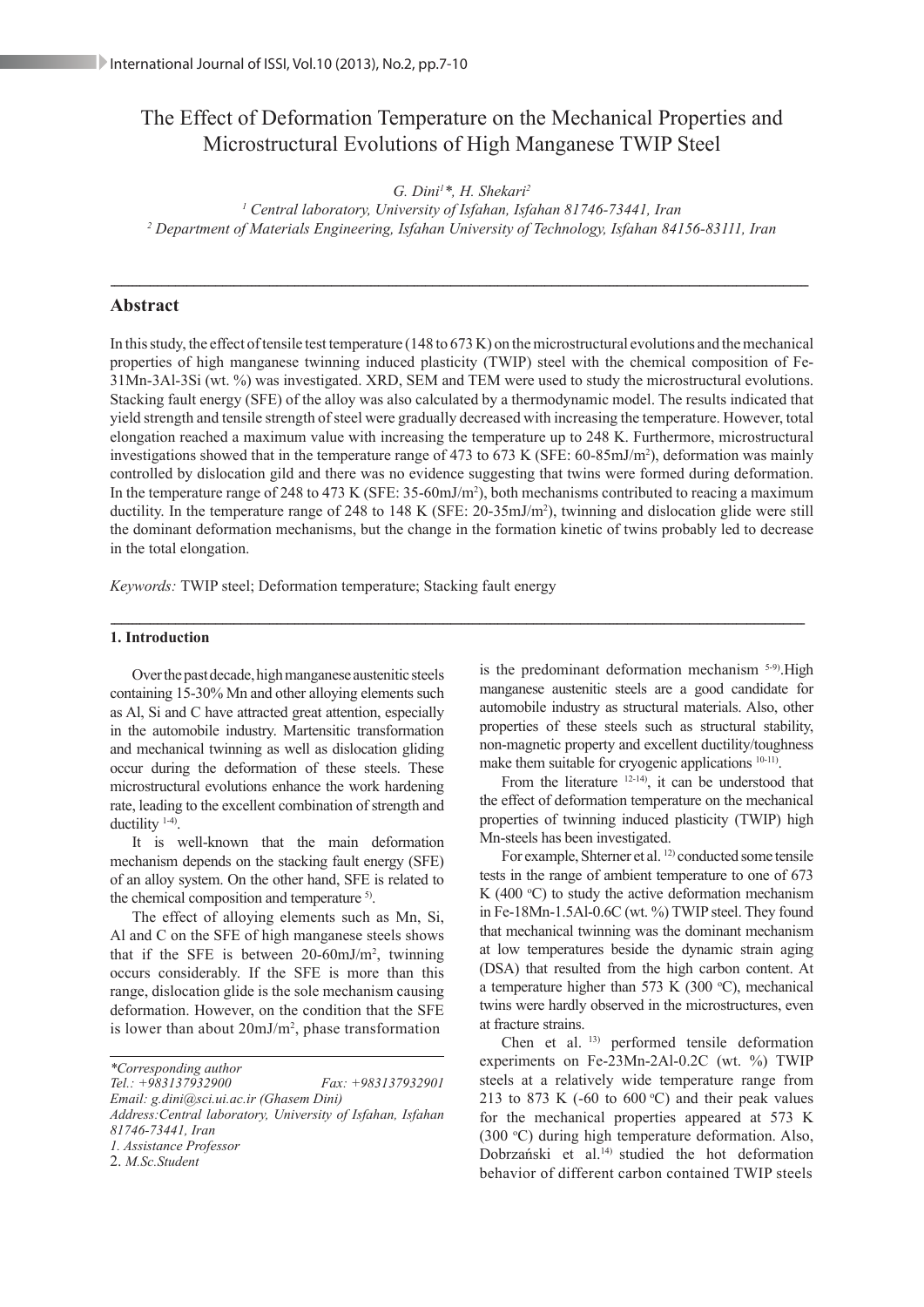in continuous and multi-stage compression tests performed in a temperature range of 1123 to 1373 K  $(850 \text{ to } 1100 \text{ °C})$  using the Gleeble thermomechanical simulator.

In this work, in order to demonstrate the effect of a relatively wide range of deformation temperatures on the microstructural evolutions and the mechanical properties of such high manganese austenitic steels, carbon free 31Mn-3Al-3Si (wt. %) standard TWIP steel was investigated in a temperature range of 148 to 673 K ( $-125$  to 400 °C) with a high accuracy of temperature measurement.

### **2. Materials and Procedures**

Cold rolled (90% reduction) TWIP steel sheets with the thickness of 1mm and the chemical composition of Fe-31Mn-3Al-3Si (in wt %) and very small amounts of carbon  $(\sim 50 \text{ ppm})$  were used in this study. In order to obtain a fully recrystallized structure, the asreceived sheet was annealed at 850°C for 120 min. Metallographic examinations showed that the grain size was around 72µm.

Fig. 1a shows the dimensions of tensile specimens. The rolling direction (RD), normal direction (ND), and transverse direction (TD) are denoted in Fig. 1a. All tensile tests were carried out with a strain rate of  $10^{-3}$ s<sup>-1</sup>. Liquid nitrogen spray was used to obtain the low temperatures (Fig. 1b). In order to obtain a homogenous condition, all tensile specimens were kept at least for 10 min at each temperature. Controlling the temperature control and checking the accuracy of temperature measurement  $(\pm 5 \text{ K})$  were done by a controller device equipped with the tensile test tank.



*Fig. 1. Schematic illustration of a) the tensile specimen dimension and b) the set-up of low temperature tensile test tank.*

High temperature tests were also carried out in another tensile test machine equipped with a small electrical furnace (an accuracy of  $\pm 1$  K). Mechanical

properties such as yield stress (YS), tensile stress (UTS), uniform elongation (UEL) and total elongation (TEL) were obtained according to Ref. 15). The XRD measurements were conducted between 40 and 100° at room temperature using a diffractometer (Shimadzu  $XRD-6000$ ) with a Cu target and a step size of  $0.05^{\circ}$ .

The microstructures for SEM were revealed with 4% nital. SEM observations were conducted on a JEOL JSM-5500 scanning electron microscope operating at 15 kV. The thin foils, which were perpendicular to TD, were prepared for TEM by twin-jet electro polishing in a  $10\%$  HClO<sub>4</sub>+90% CH3COOH solution, and observed with a JEOL 3010 TEM operating at a nominal voltage of 300 kV. In addition, the SFE was calculated by using a thermodynamic model proposed by Grassel et. al <sup>16)</sup> in the investigated temperature range. The details of this model are given in the appendix of Ref<sup>17)</sup>.

#### **3. Results and Discussion**

In Fig. 2a, the effect of tensile test temperature on engineering stress-engineering strain curves of all samples is shown. For further investigations, the quantitative data obtained from these curves, such as YS, UTS, UEL and TEL, as well as the calculated values of SFE is given in Fig. 2b. As can be seen, YS and UTS were decreased gradually with increasing the temperature. This behavior is generally seen in FCC metals and alloys. However, TEL reached to the maximum of 96% with increasing the temperature from 148 to 248 K and then decreased when temperature was increased to the higher values. The same behavior was observed for UEL as can be seen in Fig. 2b.



*Fig. 2. The effect of tensile test temperature on a) engineering stress-engineering strain curves and b) mechanical properties and SFE*

By taking into account the results of XRD (Fig. 3) and the calculated values of SFE, Fig. 2b can be subdivided into three regimes. It must be noted that the phase composition of all tensile samples after fracture was the same as that before the tensile test. In other words, structures remained fully austenitic with some annealing twins and no phase transformations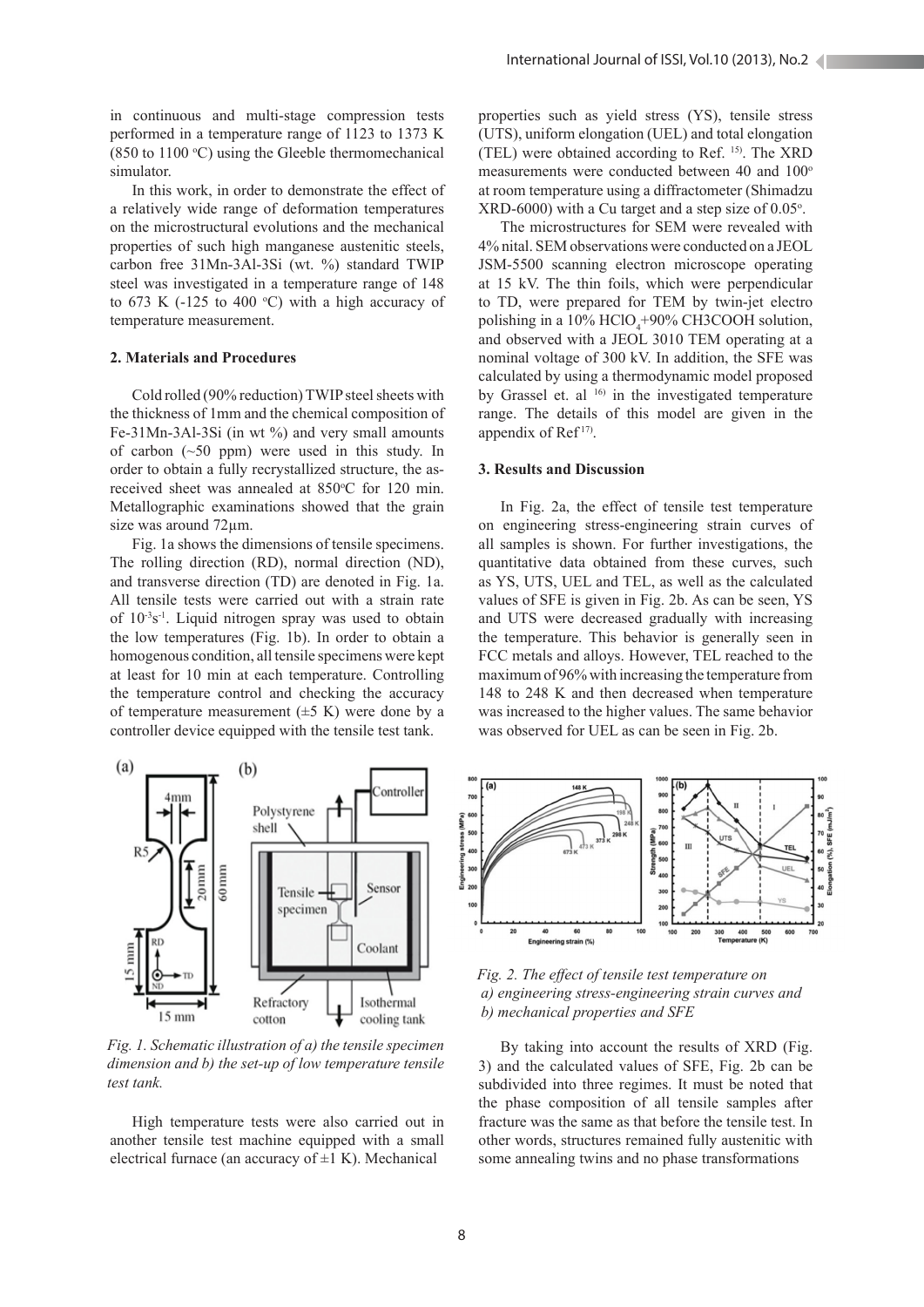occurred during deformation in the investigated temperature range.



*Fig. 3. XRD patterns of all strained samples at different tensile test temperatures after fracture.*

In the temperature regime I (473 to 673 K), no phase transformation was detected by XRD and also, the SEM observations of fractured samples showed that there was no mechanical twin in the deformed structures (e.g. see Fig. 4a). Therefore, it could be concluded that the dislocation glide was the main deformation mechanism in this temperature range.



*Fig. 4. SEM and TEM photographs of some strained samples after fracture at the test temperature of a) 673 K, b and c) 298 K and d) 148 K.*

In the temperature regime II (473 to 248 K), SEM and TEM observations (e.g. see Fig. 4b and Fig. 4c) indicated that twinning occurred during deformation in this temperature range and the twin content was increased with decreasing the temperature. SEM micrograph (Fig. 4b) also showed that the main microstructural features were the formation of different mechanical twin configurations with the occurrence of secondary mechanical twin system in some grains intersected by the primary mechanical

twins. Additionally, at the fracture point, most grains were elongated to the tensile direction. Elongation reached to a maximum value at 248 K, where the maximum twinning occurred in the deformed structure. Therefore, the increase in elongation with decreasing the temperature could be attributed to TWIP effect. Again, no phase transformation occurred in this temperature range.

In the temperature regime III (248 to 148 K), XRD revealed that no phase transformation occurred, but the TEL and UEL were decreased with decreasing the temperature. Also, mechanical twins were formed considerably in the deformed microstructures (e.g. see Fig. 4d). Some authors<sup>3, 10</sup> believe that the change in the formation kinetic of twin is the reason for the reduction in ductility. In other words, with lowering the temperature, the twin formation is completed in an early stage of deformation, thereby resulting in lower elongation. So, it can be concluded that a gradual occurrence of twins is necessary to enhance ductility.

As mentioned in the introduction section, the SFE and its dependence on other parameters such as temperature principally can be regarded as an important factor to show the effect of temperature on the occurrence of the main deformation mechanism in TWIP steels. So, in this study, this relationship was considered as follows.

In the regime I, where the SFE was between 60 to 85mJ/m2 , deformation was mainly controlled by dislocation glide and no mechanical twins were observed in the deformed microstructures.

In the regime II, where the SFE was between 35 to 60mJ/m2 , both mechanisms (dislocation glide and twinning) contributed to the deformation process. In this range, the TEL reached the maximum value, where the SFE was about  $35 \text{mJ/m}^2$  and temperature was 248 K. In fact, in this temperature, SFE value reached the optimal value and the enhancement of the TWIP effect in these conditions led to higher ductility.

In the regime III, where the SFE was between 20 to 35mJ/m2 , twinning and dislocation glide were still the dominant mechanisms. However, the change in the formation kinetic of twinning probably led to the decrease in ductility.

Although, in the studied temperature range, no evidence showing phase transformation was found in the TEM and XRD investigations, it seemed that by further decreasing temperature, the occurrence of transformation induced plasticity (TRIP effect) was more probable.

#### **4. Conclusion**

The study of the effect of tensile test temperature in the range 148 to 673 K on the mechanical properties and microstructural evolutions of Fe-31Mn-3Al-3Si TWIP steel showed that the TWIP effect could be enhanced by the change in the deformation temperature.